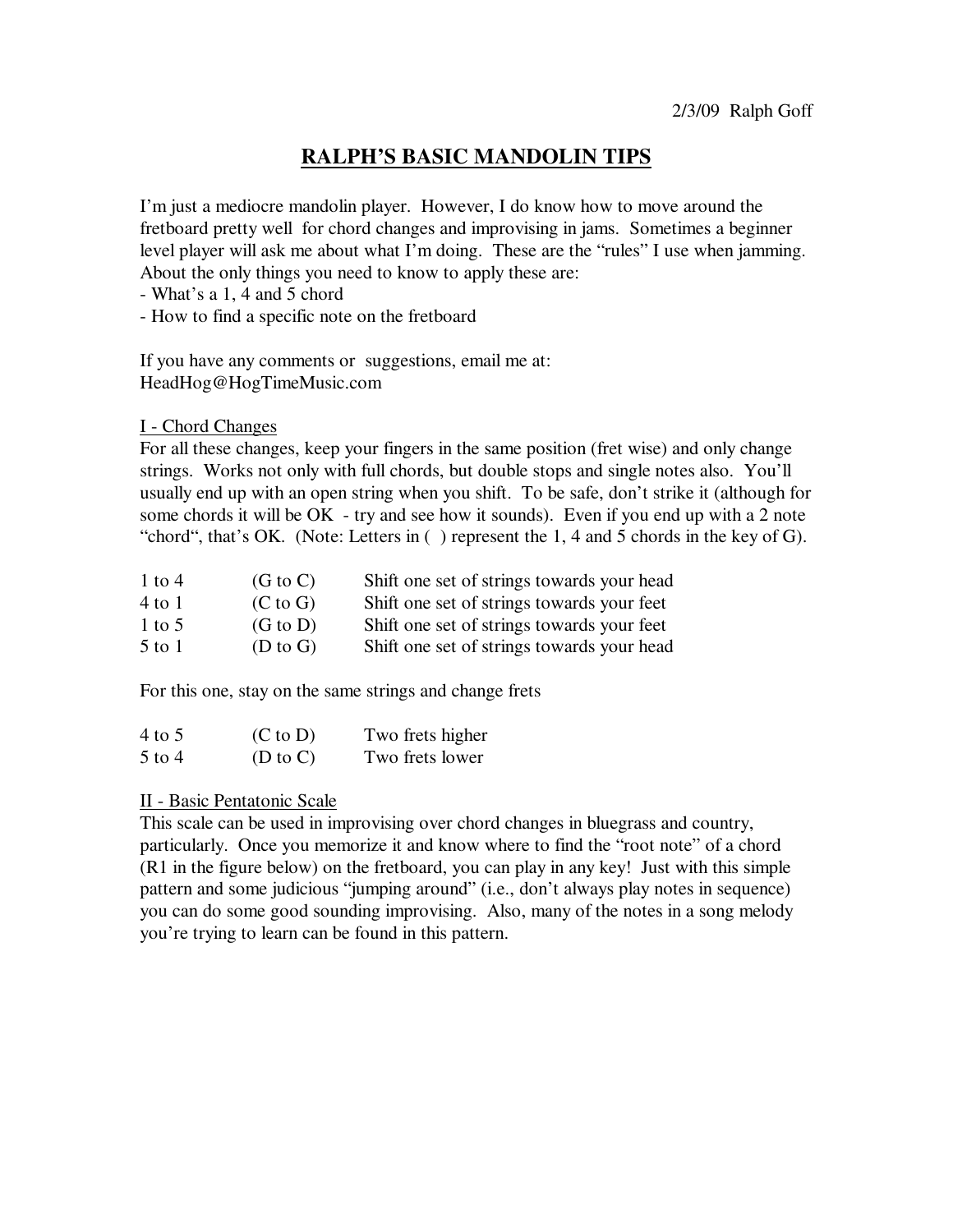Example: The root note here (R1) is the G note,  $3<sup>rd</sup>$  string,  $5<sup>th</sup>$  fret. R2 is the root note an octave above R1. The other numbers are the note numbers in the pentatonic scale.

| R1             | 5                |  |
|----------------|------------------|--|
|                |                  |  |
| $\overline{2}$ | $\boldsymbol{6}$ |  |
|                |                  |  |
| 3              |                  |  |
|                | R <sub>2</sub>   |  |

As you change chords in a song, then change where the root note lies for improvising over that chord. E.g., if you switch to a D chord, then R1 is a D note. See rules in section I on where the new root note will be in relation to the chord you're currently playing.

Hint: Why not start another basic pentatonic scale at R2?

## III - Expanded Pentatonic Scale

The same as the above, but with additional strings used. If R1 lies on other than the  $3<sup>rd</sup>$ string, not all additional strings shown are available (unless you have a highly unusual mandolin).

|   | R1             | 5                | $\overline{2}$ |
|---|----------------|------------------|----------------|
|   |                |                  |                |
| 5 | $\overline{2}$ | $\boldsymbol{6}$ | $\overline{3}$ |
|   |                |                  |                |
| 6 | $\mathbf{3}$   |                  |                |
|   |                | R <sub>2</sub>   | 5              |

## III - Double Stops

Double stops are 2 notes played at the same time on different strings. Usually they are 2 notes from a chord. Here are some basic double stop positions. They are always on adjacent strings, so only 2 strings are shown here. Also, only the lowest fret used is shown. Just find the root note "R" on the fretboard for the chord you are in and use the relative spacing shown here. Look at a double stop and see how it fits into the expanded